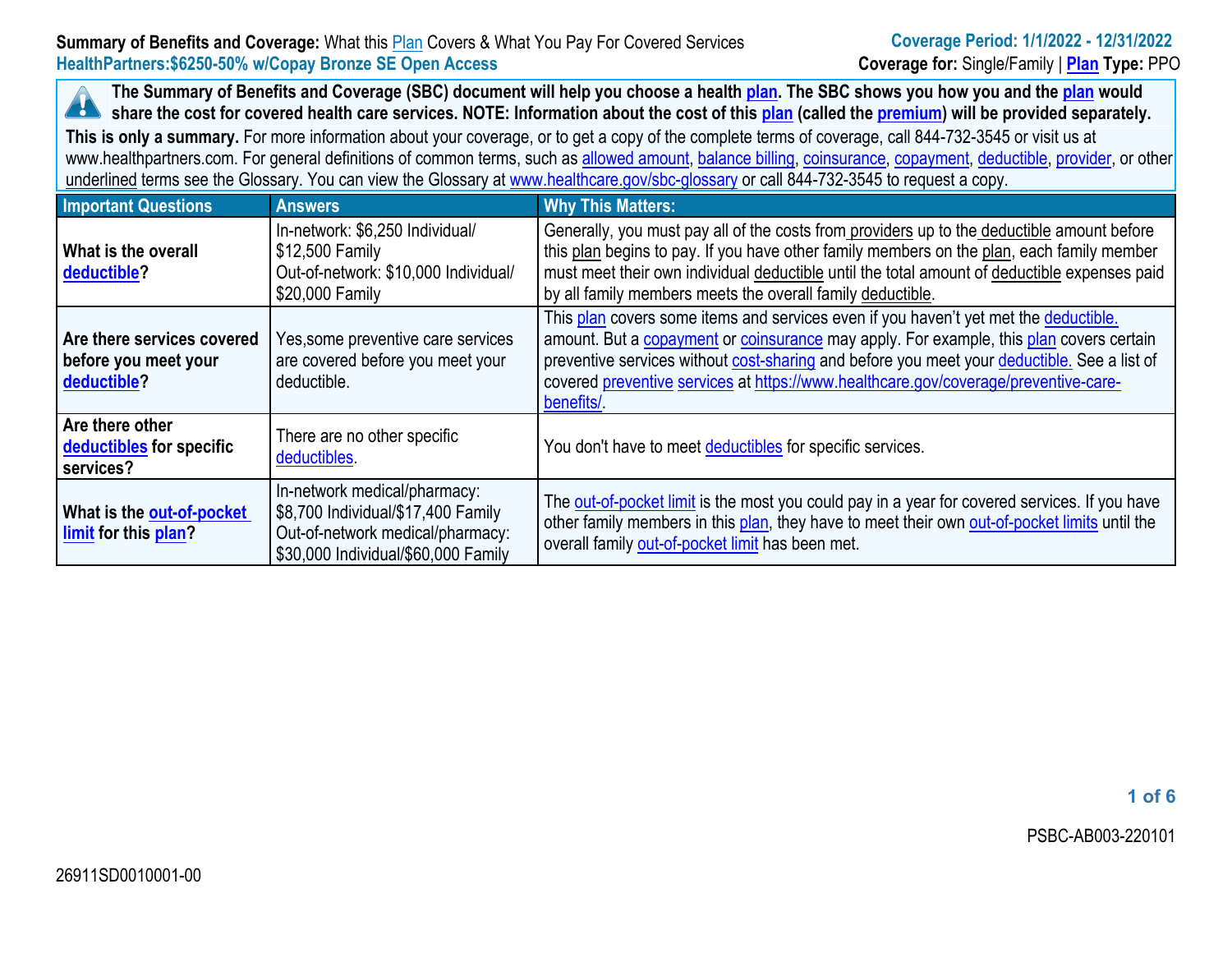| <b>Important Questions</b>                          | <b>Answers</b>                                                                                                             | <b>Why This Matters:</b>                                                                                                                                                                                                                                                                                                                                                                                                                                                             |
|-----------------------------------------------------|----------------------------------------------------------------------------------------------------------------------------|--------------------------------------------------------------------------------------------------------------------------------------------------------------------------------------------------------------------------------------------------------------------------------------------------------------------------------------------------------------------------------------------------------------------------------------------------------------------------------------|
| What is not included in the<br>out-of-pocket limit? | Premium, balance-billed charges<br>(unless balanced billing is prohibited),<br>and health care this plan doesn't<br>cover. | Even though you pay these expenses, they don't count toward the out-of-pocket limit.                                                                                                                                                                                                                                                                                                                                                                                                 |
| Will you pay less if you use<br>a network provider? | Yes, See<br>www.healthpartners.com/openaccess<br>or call 1-800-883-2177 for a list of in-<br>network providers.            | This plan uses a provider network. You will pay less if you use a provider in the plan's<br>network. You will pay the most if you use an out-of-network provider, and you might<br>receive a bill from a provider for the difference between the provider's charge and what<br>your plan pays (balance billing). Be aware, your network provider might use an out-of-<br>network provider for some services (such as lab work). Check with your provider before<br>you get services. |
| Do you need a referral to<br>see a specialist?      | <b>No</b>                                                                                                                  | You can see the in-network specialist you choose without a referral.                                                                                                                                                                                                                                                                                                                                                                                                                 |



All **[copayment](https://www.healthcare.gov/sbc-glossary/#copayment)** and **[coinsurance](https://www.healthcare.gov/sbc-glossary/#coinsurance)** costs shown in this chart are after your **[deductible](https://www.healthcare.gov/sbc-glossary/#deductible)** has been met, if <sup>a</sup> **[deductible](https://www.healthcare.gov/sbc-glossary/#deductible)** applies.

|                                                              | <b>Services You May Need</b>                        | <b>What You Will Pay</b>                                                                                                                                                             |                                                                                  |                                                                                                                                                                 |  |
|--------------------------------------------------------------|-----------------------------------------------------|--------------------------------------------------------------------------------------------------------------------------------------------------------------------------------------|----------------------------------------------------------------------------------|-----------------------------------------------------------------------------------------------------------------------------------------------------------------|--|
| <b>Common</b><br><b>Medical Event</b>                        |                                                     | <b>Network Provider</b><br>(You will pay the<br>least)                                                                                                                               | <b>Out-of-Network</b><br><b>Provider</b><br>(You will pay the most)              | <b>Limitations, Exceptions, and Other Important</b><br><b>Information</b>                                                                                       |  |
| If you visit a health<br>care provider's<br>office or clinic | Primary care visit to treat an<br>injury or illness | Primary Office Visit:<br>\$70 copay/Per Visit,<br>Deductible does not<br>apply<br>Convenience Care:<br>\$35 copay/Per Visit,<br>Deductible does not<br>apply<br>Virtuwell: No charge | Primary Office Visit: 50%<br>coinsurance<br>Convenience Care: 50%<br>coinsurance | None                                                                                                                                                            |  |
|                                                              | <b>Specialist visit</b>                             | 50% coinsurance                                                                                                                                                                      | 50% coinsurance                                                                  | None                                                                                                                                                            |  |
|                                                              | Preventive care/screening/<br>immunization          | No charge                                                                                                                                                                            | 50% coinsurance                                                                  | You may have to pay for services that aren't<br>preventive. Ask your provider if the services needed<br>are preventive. Then check what your plan will pay for. |  |
| If you have a test                                           | Diagnostic test (x-ray, blood<br>work)              | 50% coinsurance for<br>x-ray/No charge for<br>lab                                                                                                                                    | 50% coinsurance                                                                  | None                                                                                                                                                            |  |
|                                                              | Imaging (CT/PET scans,                              | 50% coinsurance                                                                                                                                                                      | 50% coinsurance                                                                  | None                                                                                                                                                            |  |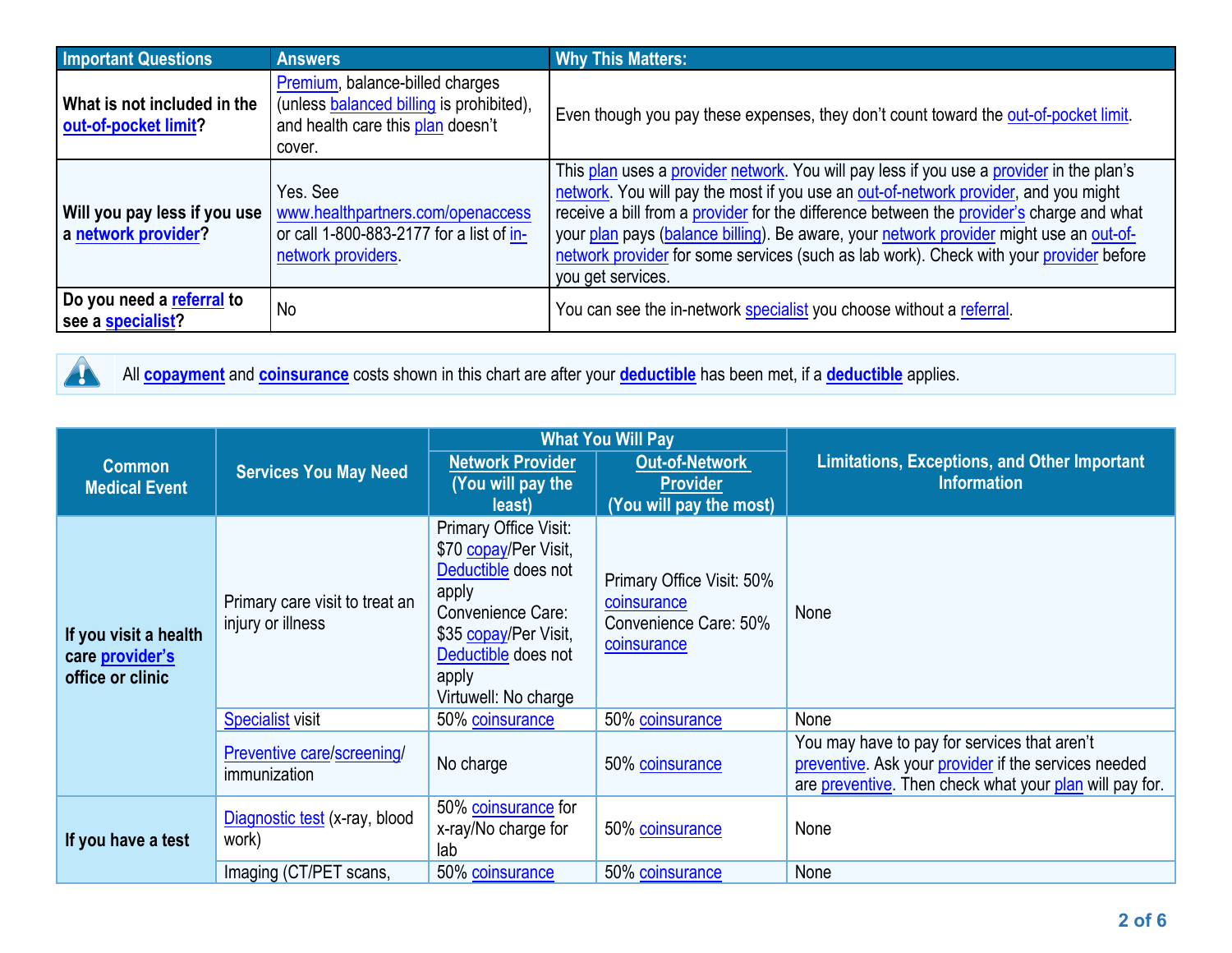|                                                                                | <b>What You Will Pay</b>                          |                                                                    |                                                                                                                                  |                                                                                                                                                                       |  |
|--------------------------------------------------------------------------------|---------------------------------------------------|--------------------------------------------------------------------|----------------------------------------------------------------------------------------------------------------------------------|-----------------------------------------------------------------------------------------------------------------------------------------------------------------------|--|
| <b>Common</b>                                                                  | <b>Services You May Need</b>                      | <b>Network Provider</b>                                            | <b>Out-of-Network</b>                                                                                                            | <b>Limitations, Exceptions, and Other Important</b>                                                                                                                   |  |
| <b>Medical Event</b>                                                           |                                                   | (You will pay the<br>least)                                        | <b>Provider</b><br>(You will pay the most)                                                                                       | <b>Information</b>                                                                                                                                                    |  |
|                                                                                | MRI <sub>s</sub> )                                |                                                                    |                                                                                                                                  |                                                                                                                                                                       |  |
|                                                                                |                                                   |                                                                    |                                                                                                                                  |                                                                                                                                                                       |  |
| If you need drugs<br>to treat your illness<br>or condition<br>More information | Generic drugs                                     | Formulary: 50%<br>coinsurance<br>Non-formulary: 50%<br>coinsurance | Formulary: 50%<br>coinsurance at retail, mail<br>not covered<br>Non-formulary: 50%<br>coinsurance at retail, mail<br>not covered | 31 day supply retail / 93 day supply mail order.<br>Formulary insulin covered with no member cost-<br>sharing after a \$25 benefit cap per prescription per<br>month. |  |
| about <b>prescription</b><br>drug coverage is<br>available at                  | Formulary brand drugs                             | 50% coinsurance                                                    | 50% coinsurance at<br>retail, mail not covered                                                                                   |                                                                                                                                                                       |  |
| healthpartners.com/<br>genericsadvantagerx                                     | Non-formulary brand drugs                         | 50% coinsurance                                                    | 50% coinsurance at<br>retail, mail not covered                                                                                   |                                                                                                                                                                       |  |
|                                                                                | <b>Specialty drugs</b>                            | 50% coinsurance                                                    | Not covered                                                                                                                      | Specialty drugs are limited to drugs on the specialty<br>drug list and must be obtained from a designated<br>vendor.                                                  |  |
| If you have                                                                    | Facility fee (e.g., ambulatory<br>surgery center) | 50% coinsurance                                                    | 50% coinsurance                                                                                                                  | None                                                                                                                                                                  |  |
| outpatient surgery                                                             | Physician/surgeon fees                            | 50% coinsurance                                                    | 50% coinsurance                                                                                                                  | None                                                                                                                                                                  |  |
| If you need<br>immediate medical<br>attention                                  | <b>Emergency room care</b>                        | 50% coinsurance                                                    | 50% coinsurance                                                                                                                  | Out-of-network services apply to the in-network<br>deductible.                                                                                                        |  |
|                                                                                | <b>Emergency medical</b><br>transportation        | 50% coinsurance                                                    | 50% coinsurance                                                                                                                  | Out-of-network services apply to the in-network<br>deductible.                                                                                                        |  |
|                                                                                | <b>Urgent care</b>                                | 50% coinsurance                                                    | 50% coinsurance                                                                                                                  | Out-of-Network services apply to the in-network<br>deductible.                                                                                                        |  |
| If you have a<br>hospital stay                                                 | Facility fee (e.g., hospital<br>room)             | 50% coinsurance                                                    | 50% coinsurance                                                                                                                  | None                                                                                                                                                                  |  |
|                                                                                | Physician/surgeon fees                            | 50% coinsurance                                                    | 50% coinsurance                                                                                                                  | None                                                                                                                                                                  |  |
| If you need mental<br>health, behavioral<br>health, or                         | <b>Outpatient services</b>                        | \$70 copay/Per Visit,<br>Deductible does not<br>apply              | 50% coinsurance                                                                                                                  |                                                                                                                                                                       |  |
| substance abuse<br>needs                                                       | Inpatient services                                | 50% coinsurance                                                    | 50% coinsurance                                                                                                                  | None                                                                                                                                                                  |  |
| If you are pregnant                                                            | Office visits                                     | No charge                                                          | 50% coinsurance                                                                                                                  | Depending on the type of services, a copayment,<br>coinsurance, or deductible may apply.                                                                              |  |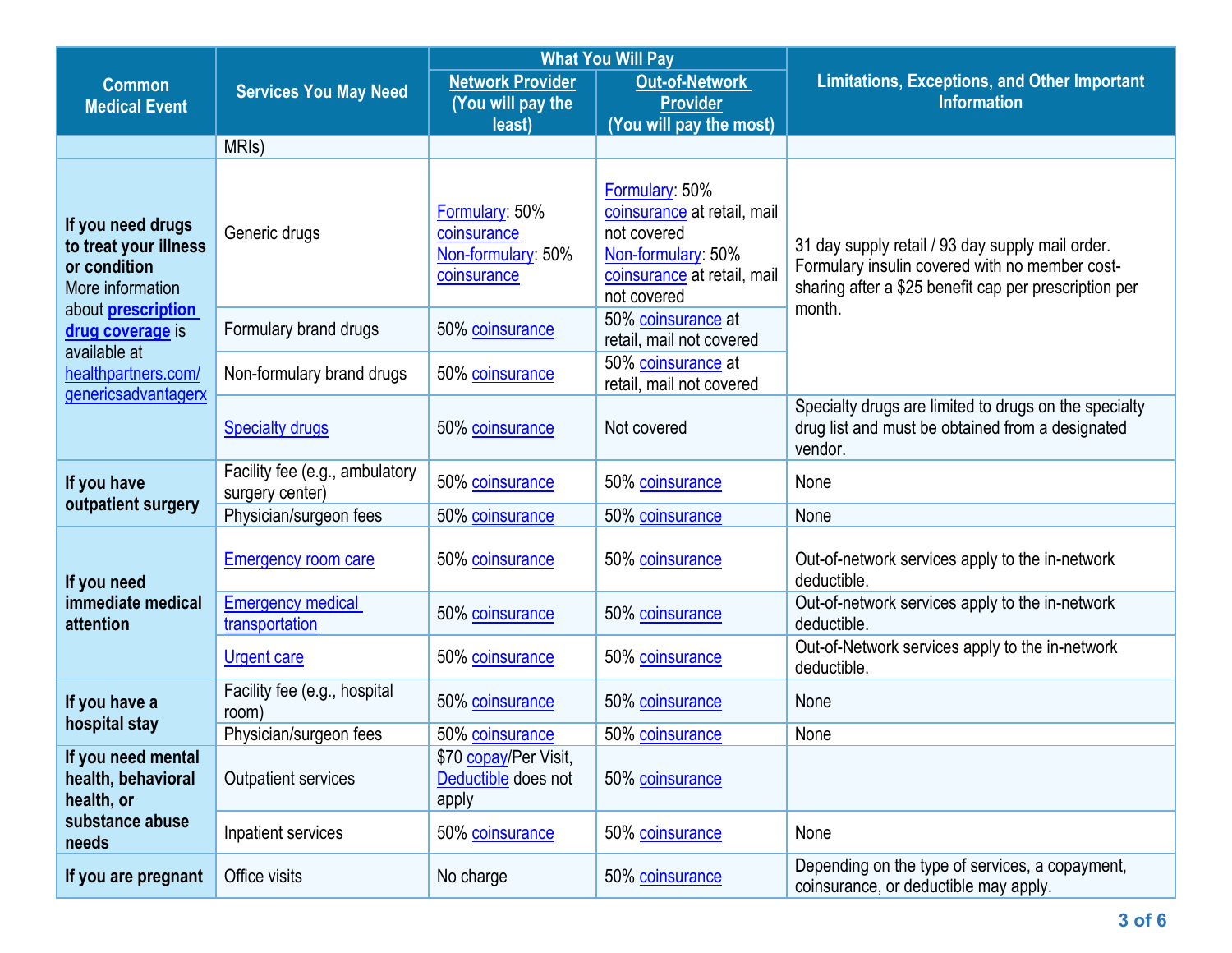|                                                                         | <b>Services You May Need</b>                 | <b>What You Will Pay</b>                              |                                                              |                                                                                                          |  |
|-------------------------------------------------------------------------|----------------------------------------------|-------------------------------------------------------|--------------------------------------------------------------|----------------------------------------------------------------------------------------------------------|--|
| <b>Common</b><br><b>Medical Event</b>                                   |                                              | <b>Network Provider</b><br>You will pay the<br>least) | Out-of-Network<br><b>Provider</b><br>(You will pay the most) | <b>Limitations, Exceptions, and Other Important</b><br><b>Information</b>                                |  |
|                                                                         | Childbirth/delivery<br>professional services | 50% coinsurance                                       | 50% coinsurance                                              | None                                                                                                     |  |
|                                                                         | Childbirth/delivery facility<br>services     | 50% coinsurance                                       | 50% coinsurance                                              | None                                                                                                     |  |
| If you need help<br>recovering or have<br>other special<br>health needs | Home health care                             | \$70 copay/Per Visit,<br>Deductible does not<br>apply | 50% coinsurance                                              | 120 visits per benefit year                                                                              |  |
|                                                                         | <b>Rehabilitation services</b>               | \$70 copay/Per Visit,<br>Deductible does not<br>apply | 50% coinsurance                                              | None                                                                                                     |  |
|                                                                         | <b>Habilitation services</b>                 | \$70 copay/Per Visit,<br>Deductible does not<br>apply | 50% coinsurance                                              | None                                                                                                     |  |
|                                                                         | <b>Skilled nursing care</b>                  | 50% coinsurance                                       | 50% coinsurance                                              | 90 days per benefit year                                                                                 |  |
|                                                                         | Durable medical equipment                    | 50% coinsurance                                       | 50% coinsurance                                              | None                                                                                                     |  |
|                                                                         | Hospice services                             | 50% coinsurance                                       | 50% coinsurance                                              | 15 days per lifetime.                                                                                    |  |
| If your child needs<br>dental or eye care                               | Children's eye exam                          | No charge                                             | 50% coinsurance                                              | None                                                                                                     |  |
|                                                                         | Children's glasses                           | 50% coinsurance                                       | Not covered                                                  | Limited to one pair of eyeglasses (lenses and frames)<br>or one pair of contact lenses per benefit year. |  |
|                                                                         | Children's dental check-up                   | No charge                                             | No charge                                                    | None                                                                                                     |  |

## **[Excluded](https://www.healthcare.gov/sbc-glossary/#excluded-services) Services & Other Covered Services:**

| Services Your Plan Generally Does NOT Cover (Check your policy or plan document for more information and a list of any other excluded services.) |                                                                                                         |                            |  |  |
|--------------------------------------------------------------------------------------------------------------------------------------------------|---------------------------------------------------------------------------------------------------------|----------------------------|--|--|
| • Acupuncture                                                                                                                                    | • Long-term care                                                                                        | • Weight loss programs     |  |  |
| stain removal and reconstructive surgery                                                                                                         | • Cosmetic surgery with the exception of port wine • Non-emergency care when traveling outside the U.S. |                            |  |  |
| • Infertility treatment                                                                                                                          | • Routine foot care                                                                                     |                            |  |  |
| Other Covered Services (Limitations may apply to these services. This isn't a complete list. Please see your plan document.)                     |                                                                                                         |                            |  |  |
| • Bariatric surgery                                                                                                                              | • Dental care (Children)                                                                                | • Routine eye care (Adult) |  |  |
| • Chiropractic care                                                                                                                              | • Private-duty nursing                                                                                  |                            |  |  |

Your Rights to Continue Coverage: There are agencies that can help if you want to continue your coverage after it ends. The contact information for those agencies is: Your plan at 1-800-883-2177, or the South Dakota Division of Insurance at 1-605-773-3563, or the Department of Health and Human Services, Center for Consumer Information and Insurance Oversight, at 1-877-267-2323 x61565 or www.cciio.cms.gov.Other coverage options may be available to you too, including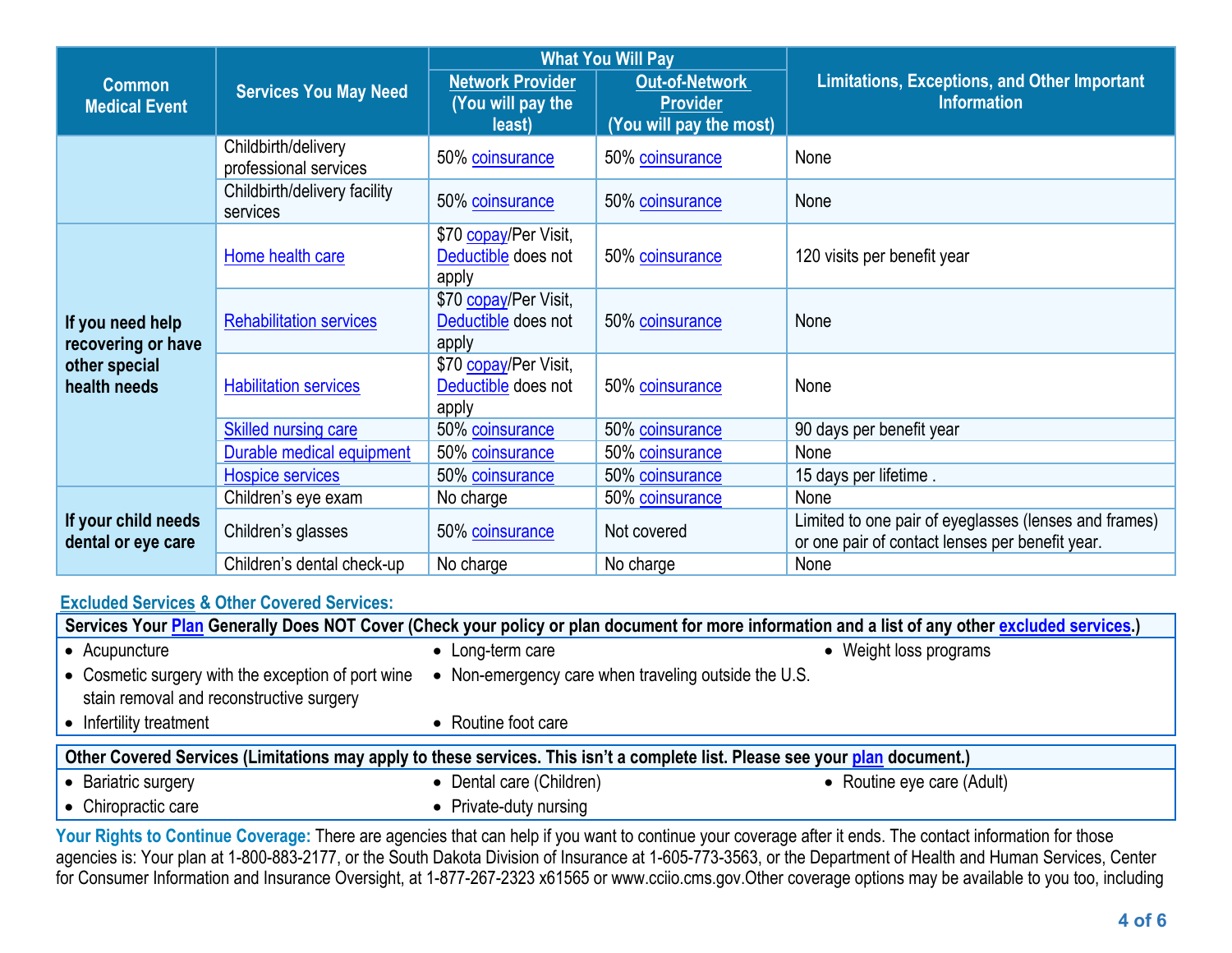buying individual insurance coverage through the Health Insurance [Marketplace](https://www.healthcare.gov/sbc-glossary/#marketplace). For more information about the Marketplace, visit www.HealthCare.gov or call 1-800-318-2596.

Your Grievance and [Appeals](https://www.healthcare.gov/sbc-glossary/#appeal) Rights: There are agencies that can help if you have a complaint against your [plan](https://www.healthcare.gov/sbc-glossary/#plan) for a denial of a [claim](https://www.healthcare.gov/sbc-glossary/#claim). This complaint is called a [grievance](https://www.healthcare.gov/sbc-glossary/#grievance) or [appeal](https://www.healthcare.gov/sbc-glossary/#appeal). For more information about your rights, look at the explanation of benefits you will receive for that medical [claim](https://www.healthcare.gov/sbc-glossary/#claim). Your [plan](https://www.healthcare.gov/sbc-glossary/#plan) documents also provide complete information to submit a [claim](https://www.healthcare.gov/sbc-glossary/#claim), [appeal](https://www.healthcare.gov/sbc-glossary/#appeal), or a [grievance](https://www.healthcare.gov/sbc-glossary/#grievance) for any reason to your [plan](https://www.healthcare.gov/sbc-glossary/#plan). For more information about your rights, this notice, or assistance, contact: Your [plan](https://www.healthcare.gov/sbc-glossary/#plan) at 1-800-883-2177 or the South Dakota Division of Insurance at 1-605-773-3563.

**Does this plan provide Minimum Essential Coverage? Yes**.

Minimum Essential [Coverage](https://www.healthcare.gov/sbc-glossary/#minimum-essential-coverage) generally includes [plan](https://www.healthcare.gov/sbc-glossary/#plan), health [insurance](https://www.healthcare.gov/sbc-glossary/#health-insurance) available through the [Marketplace](https://www.healthcare.gov/sbc-glossary/#marketplace) or other individual market policies, Medicare, Medicaid, CHIP, TRICARE, and certain other coverage. If you are eligible for certain types of Minimum Essential [Coverage](https://www.healthcare.gov/sbc-glossary/#minimum-essential-coverage), you may not be eligible for the [premium](https://www.healthcare.gov/sbc-glossary/#premium-tax-credits) tax [credit](https://www.healthcare.gov/sbc-glossary/#premium-tax-credits).

**Does this plan meet Minimum Value Standards? Yes.**

If your [plan](https://www.healthcare.gov/sbc-glossary/#plan) doesn't meet the Minimum Value [Standards](https://www.healthcare.gov/sbc-glossary/#minimum-value-standard), you may be eligible for a [premium](https://www.healthcare.gov/sbc-glossary/#premium-tax-credits) tax credit to help you pay for a plan through the [Marketplace](https://www.healthcare.gov/sbc-glossary/#marketplace).

## **Language Access Services:**

Spanish (Español): Para obtener asistencia en Español, llame al 1-866-398-9119.

Tagalog (Tagalog): Kung kailangan ninyo ang tulong sa Tagalog tumawag sa 1-800-883-2177.

Chinese (中文): 如果需要中文的帮助,请拨打这个号码1-800-883-2177.

Navajo (Dine): Dinek'ehgo shika at'ohwol ninisingo, kwiijigo holne' 1-800-883-2177.

-To see examples of how this [plan](https://www.healthcare.gov/sbc-glossary/#plan) might cover costs for a sample medical situation, see the next section.